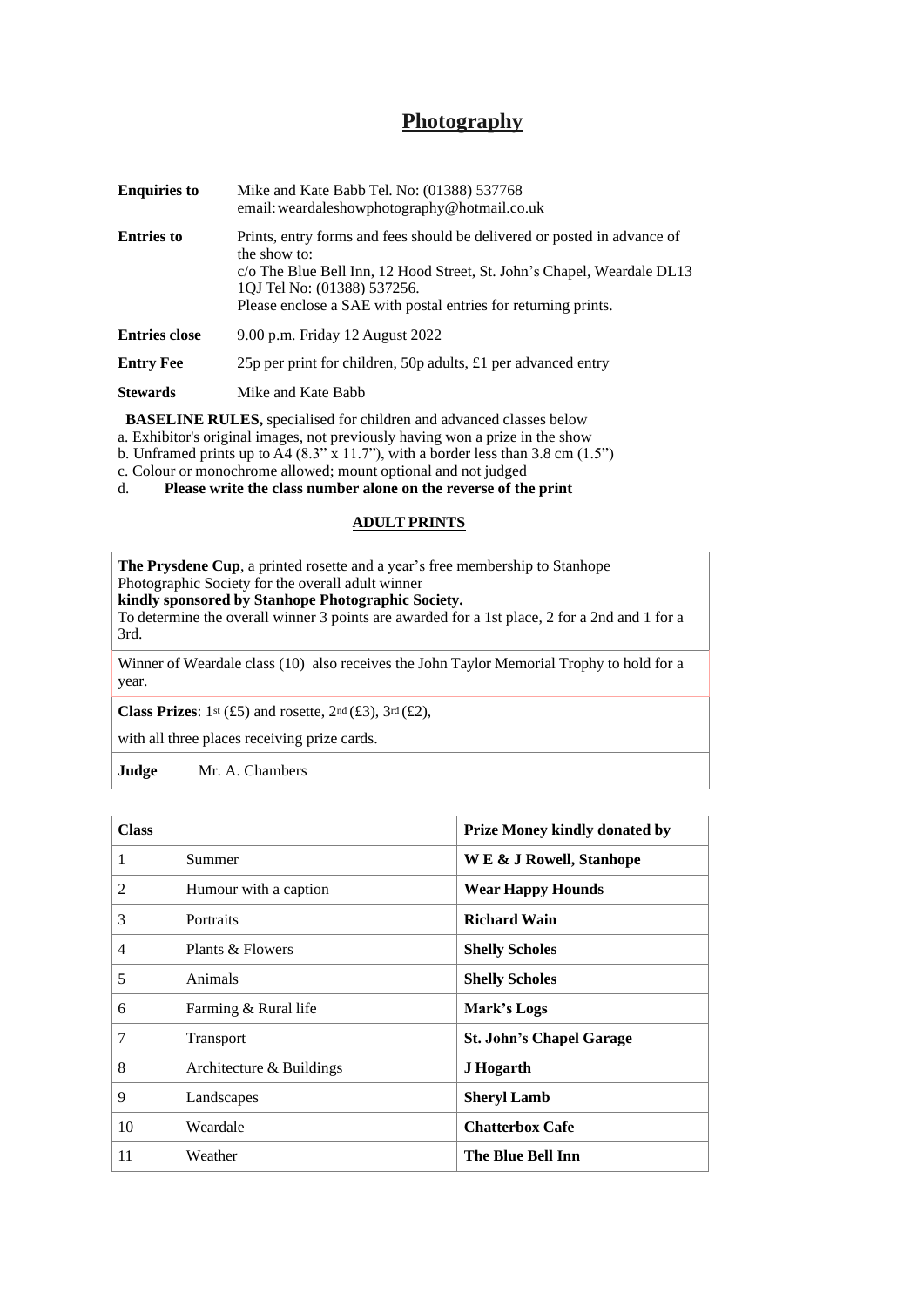|  | Any Subject | <b>Stanhope Travel</b> |
|--|-------------|------------------------|
|--|-------------|------------------------|

## **JUNIOR PRINTS**

Younger exhibitors may be considered in two age groups, the overall winners in each group receiving trophies and a printed rosette.

**The Low Whitestones Cup** (up to 10 years)

**The George Ledger Cup** (11 to 16 years).

However, the two groups may be combined into one if there are insufficient entries to fill all the prize positions.

The Best Junior Photograph, drawn from both age groups, is awarded:

**The Backhouse Cup**; £10 and a printed rosette following a **kind donation by Mr. and Mrs. J. Backhouse.**

**Class Prizes:** 1st (£4) and rosette, 2nd (£3), 3rd (£2), with all three places receiving prize cards. As with trophies, exhibitors are split into two groups for these awards.

#### **SPECIAL RULE: please put the age of the exhibitor on the entry form (NOT the photograph).**

**Judge** Mr. P. Dobson, Paul Dobson Photography, Wolsingham

| <b>Age Groups</b> |              |                                              |                                      |  |
|-------------------|--------------|----------------------------------------------|--------------------------------------|--|
| to $10$           | $11 - 16$    | <b>Subject</b><br>(same for both age groups) | <b>Prize Money kindly donated by</b> |  |
| <b>Class</b>      | <b>Class</b> |                                              |                                      |  |
| 13                | 17           | Hobbies & Interests                          | Art & Glass KH                       |  |
| 14                | 18           | Wildlife                                     | <b>Old Stone Vets</b>                |  |
| 15                | 19           | <b>Great Outdoors</b>                        | <b>Old Stone Vets</b>                |  |
| 16                | 20           | Any Subject                                  | <b>St. John's Chapel Garage</b>      |  |

#### **WEARDALE YOUNG PHOTOGRAPHER**

| A special event for young photographers (no more than 16 years). Entry is FREE. |                                                |
|---------------------------------------------------------------------------------|------------------------------------------------|
| Judge                                                                           | Mr. M. Cave, Westgate                          |
| <b>Class</b>                                                                    |                                                |
| 21                                                                              | A photograph, clearly identifiable as Weardale |

1st **The Weardale Young Photographer Trophy**, £40, printed rosette, and prize card 2nd £20 and prize card. 3rd £10 and prize card.

Trophy and prize money kindly donated by **The Jean Cave Memorial Foundation**.